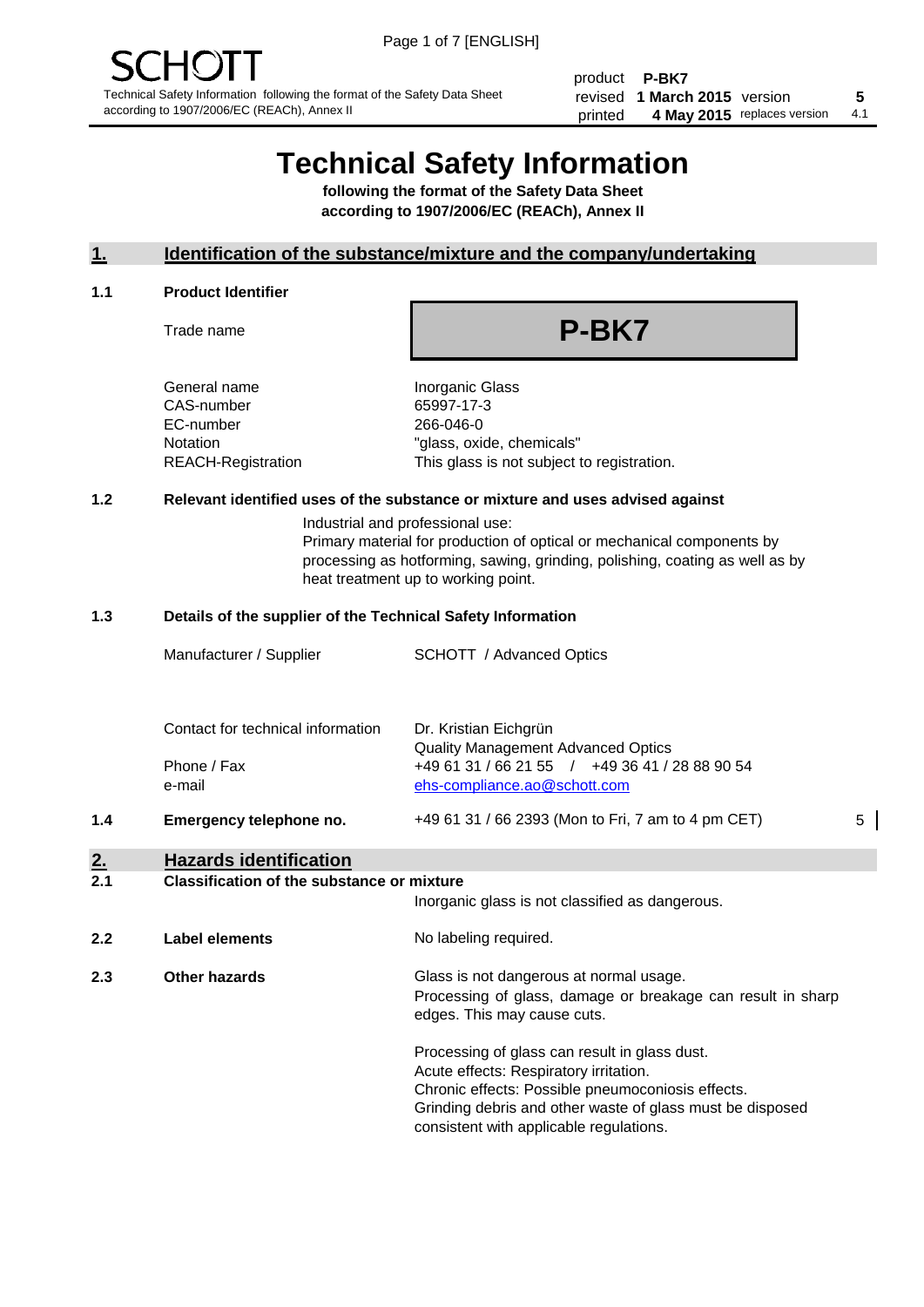# **3. Composition/information on ingredients**

#### **3.1 Substances**

As the substance glass is not included in the candidate list of substances of very high concern, currently there are no information duties according to article 33 of REACH. However for the production of glass we may use substances, which are on the candidate list and had been included in Annex XIV of the REACH regulation or could be included in future . These powdery substances are not present as such in the final glass; they are fully integrated into the glass matrix through the melting process. Thus they loose their original characteristics. The main components are listed as additional information in chapter 16. For more information please refer to ehs-compliance.ao@schott.com.

#### **3.2 Mixtures**

Glass is classified as substance acc. to regulation (EC) No 987/2008 (amending of Reach-Reg.).

## **4. First aid measures**

#### **4.1 Description of first aid measures**

| <b>General information</b> | Glass is no hazardous substance. The following information<br>refer to glass dust and glass splinter which may result from<br>processing or breakage. |
|----------------------------|-------------------------------------------------------------------------------------------------------------------------------------------------------|
| After inhalation           | Supply fresh air; consult doctor in case of complaints                                                                                                |
| After skin contact         | Normally not dangerous.                                                                                                                               |
|                            | Consult doctor in case of complaints.                                                                                                                 |
| After eye contact          | Rinse under running water.                                                                                                                            |
|                            | Consult doctor in case of complaints.                                                                                                                 |
| <b>After swallowing</b>    | Consult doctor                                                                                                                                        |

#### **4.2 Most important symptoms and effects, both acute and delayed**

none known

**4.3 Indication of immediate medical attention and special treatment needed** 

|     |                                                                     | none                           |
|-----|---------------------------------------------------------------------|--------------------------------|
| 5.  | <b>Fire fighting measures</b>                                       |                                |
| 5.1 | <b>Extinguishing media</b>                                          | no requirements                |
| 5.2 | Special hazards arising from the substance or mixture               | none. Glass is noncombustible. |
| 5.3 | <b>Advice for firefighters</b>                                      | none                           |
| 6.  | <b>Accidental release measures</b>                                  |                                |
| 6.1 | Personal precautions, protective equipment and emergency procedures |                                |
|     |                                                                     | none                           |
| 6.2 | <b>Environmental Precautions</b>                                    | none                           |
| 6.3 | Methods and material for containment and cleaning up                | none                           |
| 6.4 | Reference to other sections                                         | none                           |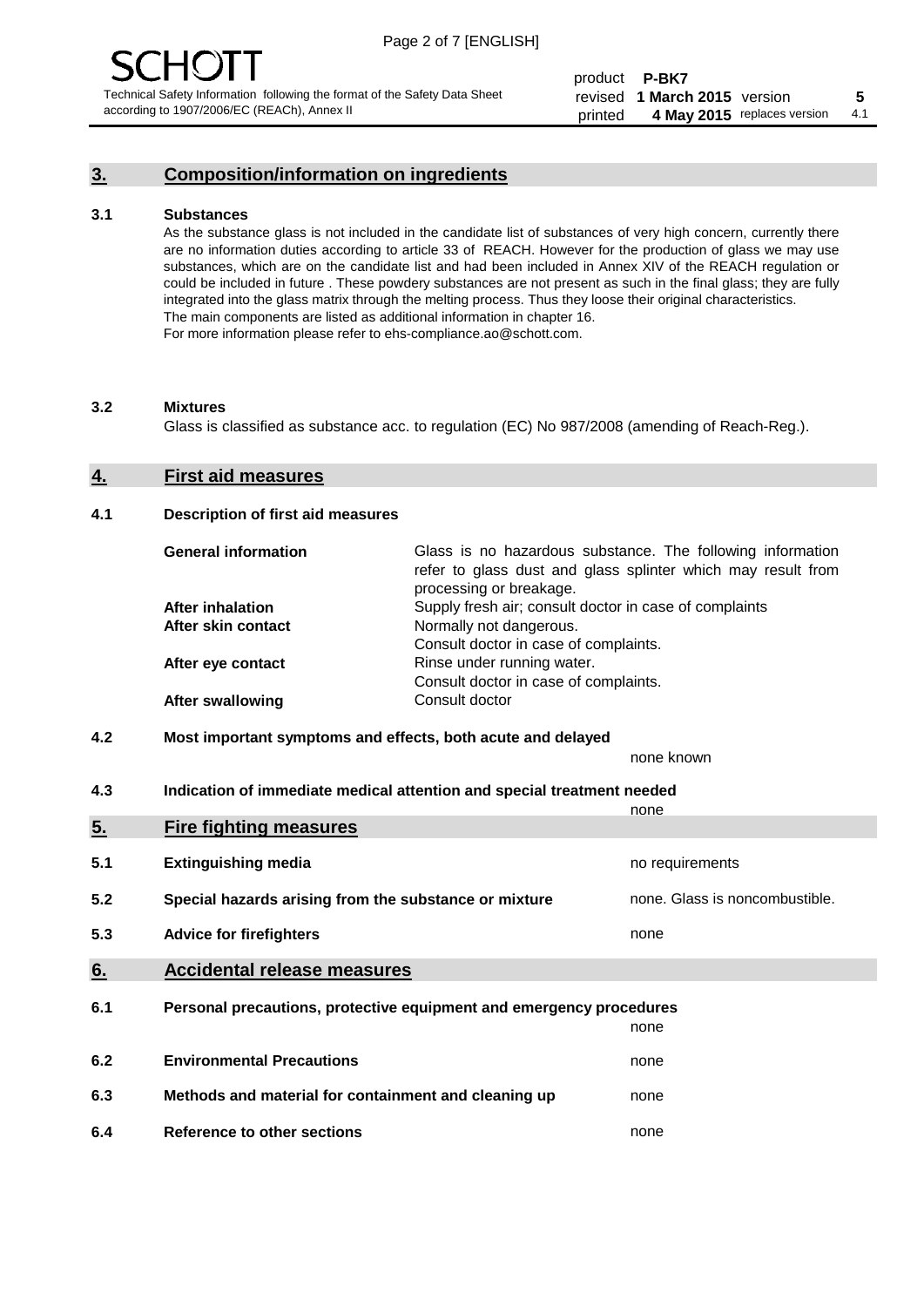

product **P-BK7** revised **5 1 March 2015** version printed 4 May 2015 replaces version 4.1

| <u>7.</u> | <b>Handling and storage</b>                                                                                       |                                                                                                                                                                                                                                                                                                                                                                                     |
|-----------|-------------------------------------------------------------------------------------------------------------------|-------------------------------------------------------------------------------------------------------------------------------------------------------------------------------------------------------------------------------------------------------------------------------------------------------------------------------------------------------------------------------------|
| 7.1       | <b>Precautions for safe handling</b>                                                                              | Avoid breakage because of injury risk by sharp edges.                                                                                                                                                                                                                                                                                                                               |
| 7.2       | Conditions for safe storage, including any incompatibilities                                                      | Store in dry environment. Avoid excessive humidity.                                                                                                                                                                                                                                                                                                                                 |
| 7.3       | Specific end use(s)                                                                                               | see section 1.2                                                                                                                                                                                                                                                                                                                                                                     |
| <u>8.</u> | <b>Exposure controls / personal protection</b>                                                                    |                                                                                                                                                                                                                                                                                                                                                                                     |
| 8.1       | <b>Control parameters</b><br>Regulation<br>Value<br>0.3 mg / $m^3$<br>no information<br>peak limit<br>teratogenic | In case of dust formation, declaration for FUSED SILICA, CAS-No: 60676-86-0<br>TRGS 900 - GERMAN OCCUPATIONAL EXPOSURE LIMIT VALUES (01/2006)<br>(EXPOSURE LIMIT VALUE) with reference to the respirable fraction.<br>There is no reason to fear a risk of damage to the developing embryo<br>or foetus when limit value is adhered to                                              |
| 8.2       | <b>Exposure controls</b><br>in general.                                                                           | Technical measures and appropriate work processes have higher priority than personal<br>protective equipment. Provide adequate ventilation by local exhaust ventilation or ventilation<br>Adequate assessment tools for verification of effectivity of the protective measures includes<br>methods of measurements as described in "Technischen Regeln for Gefahrstoffe (TRGS) 402. |
|           | <b>Respiratory Protection</b>                                                                                     | Technical measure: wet grinding/processing, avoid dust<br>formation.<br>If glass dust or particulates are above the national exposure<br>limits use a national approved respirator for dust and fibers.                                                                                                                                                                             |
|           | <b>Hand Protection</b>                                                                                            | Use protective gloves and safety wristbands for protection<br>against cut injuries.                                                                                                                                                                                                                                                                                                 |
|           | Eye Protection                                                                                                    | Use industrial safety glasses that meet national standards.                                                                                                                                                                                                                                                                                                                         |
|           | <b>Personnel Protection</b>                                                                                       | Use safety skirting for protection from sharp edges.<br>Wear safety shoes.                                                                                                                                                                                                                                                                                                          |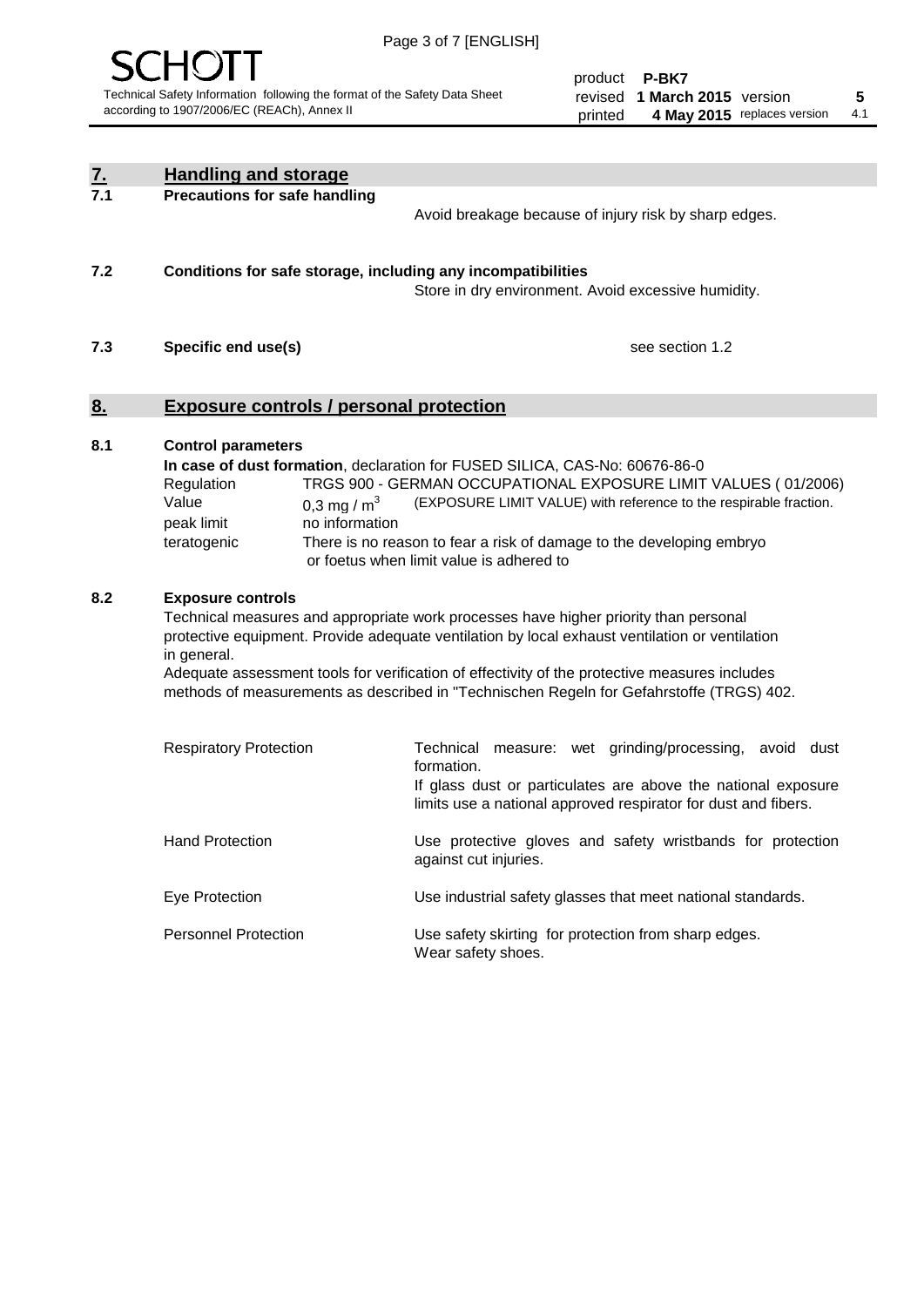# **9. Physical and chemical properties**

#### **9.1 Information on basic physical and chemical properties**

|     | Appearance                            |                                                    |
|-----|---------------------------------------|----------------------------------------------------|
|     | <b>Physical state</b>                 | solid                                              |
|     | <b>Colour</b>                         | transparent or coloured                            |
|     | Odour                                 | odourless                                          |
|     | pH-value                              | not applicable                                     |
|     | <b>Boilling point/boilling range</b>  | not applicable                                     |
|     | Melting point/melting range           | 498 °C                                             |
|     |                                       | Transformation temperature according to ISO 7884-8 |
|     | <b>Flashpoint</b>                     | not combustible                                    |
|     | <b>Combustibility</b>                 | not combustible                                    |
|     | Ignition temperature                  | none                                               |
|     | <b>Auto flammability</b>              | none                                               |
|     | Danger of explosion                   | none                                               |
|     | <b>Explosive limits upper / lower</b> | none                                               |
|     | <b>Oxidizing characteristics</b>      | none                                               |
|     | Vapour pressure                       | not applicable                                     |
|     | Density (20 °C)                       | $2,43$ g/ccm                                       |
|     | <b>Water solubility</b>               | not applicable                                     |
|     | <b>Fat solubility</b>                 | not applicable                                     |
|     | n-octanol-water partition coefficient | not applicable                                     |
|     | <b>Other information</b>              | none                                               |
| 9.2 | <b>Other information</b>              | none                                               |

# **10. Stability and Reactivity**

#### **10.1 Reactivity**

Glass is a stable material. Glass is inert to many chemicals, but may react to hot, strong alkaline solutions and with hydrofluoric, fluorosilicic and phosphoric acids. When heated to temperatures above the melting point, metal oxide fumes may be emitted.

Glass is an amorphous, inorganic, usually transparent or translucent substance consisting of a mixture of silicates or sometimes borates or phosphates as glass formers. With additions of modifiers a melt is produced at high temperatures, that cools to a solid state without crystallization.

#### **10.2 Chemical stability**

Glass is stable at normal environmental conditions.

**10.3 Possibility of hazardous reactions** 

No hazardous reactions at intended use.

| 10.4 | <b>Conditions to avoid</b>              | see section 10.1 |
|------|-----------------------------------------|------------------|
| 10.5 | Incompatible materials                  | see section 10.1 |
| 10.6 | <b>Hazardous decomposition products</b> | see section 10.1 |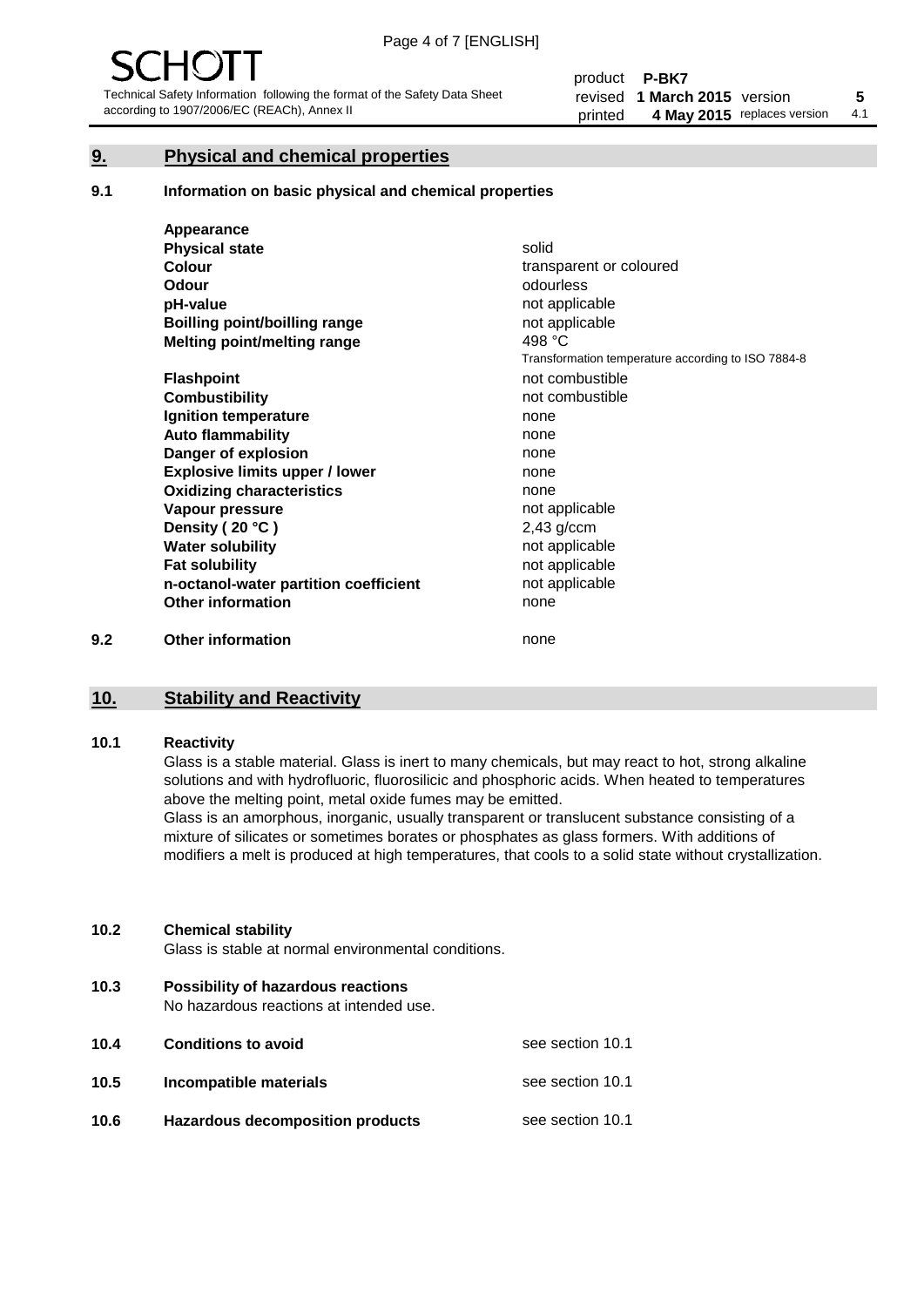

# **11. Toxicological information**

**11.1 Information on toxicological effects** Toxicological data are not available.

# **12. Ecological information**

- **12.1 Toxicity**
- **12.2 Persistence and degradability**
- **12.3 Bioaccumulative potential**
- **12.4 Mobility in soil**
- **12.5 Results of PBT and vPvB assessment**
- **12.6 Other adverse effects**

# **13. Disposal considerations**

**13.1 Waste treatment methods**

Disposal according to local regulations

unknown unknown unknown unknown

unknown unknown

| <u>14.</u> | <b>Transport information</b>                                            |                     |
|------------|-------------------------------------------------------------------------|---------------------|
| 14.1       | <b>UN Number</b>                                                        | no requirements     |
| 14.2       | <b>UN Proper Shipping Name</b>                                          | no requirements     |
| 14.3       | <b>Transport hazard class(es)</b>                                       | no requirements     |
| 14.4       | Packing group                                                           | no requirements     |
| 14.5       | <b>Environmental hazards</b>                                            | no requirements     |
| 14.6       | Special precautions for user                                            | see sections 6 to 8 |
| 14.7       | Transport in bulk according to Annex II of MARPOL73/78 and the IBC Code |                     |
|            |                                                                         | no requirements     |

# **15. Regulatory information**

# **15.1 Safety, health and environmental regulations/legislation specific for the substance or mixture**

**REACH** Under REACH glass is classified as a "Substance". According to Appendix V Number 11 of the REACh regulation glass is exempted from registration if specified conditions are met. SCHOTT AG, Advanced Optics has examined this conditions for its products. This glass is not subject to registration.

**RoHS** This glass does not contain - according to our knowledge - materials in concentrations, whose placing on the market is forbidden in accordance to the current requirements of the European Directive 2011/65/EU.

# **United Nations Globally Harmonized System (UN-GHS) related to safety information.**

This information considers also the requirements of the UN-GHS related to safety information.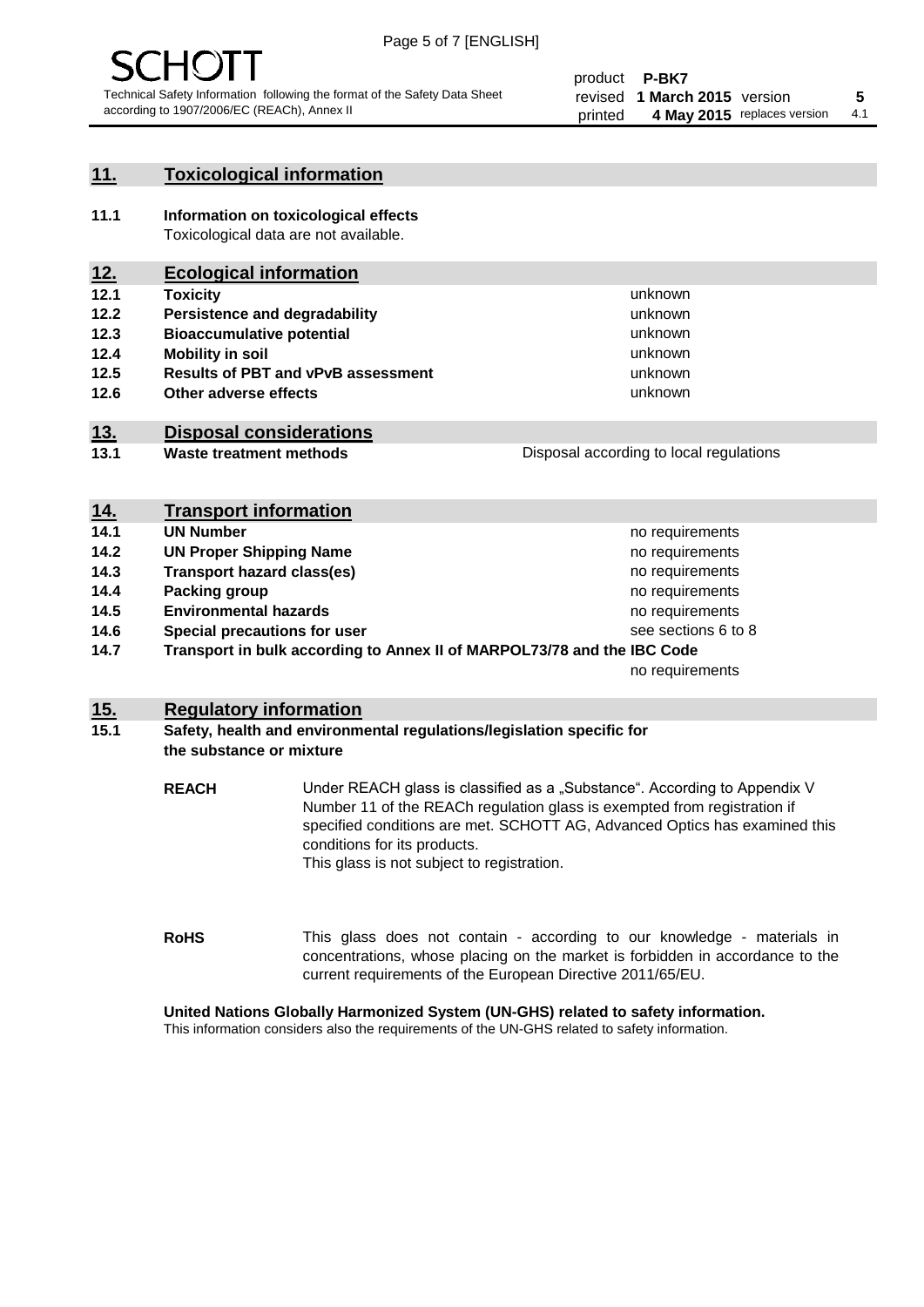#### product **P-BK7** revised **5 1 March 2015** version printed 4 May 2015 replaces version 4.1

# **15.2 Chemical Safety Assessment**

A Chemical Safety Assessment has not been carried out.

# **16. Other information**

# **16.1 Composition of mixture according to raw materials, based on the oxides.**

| chemical                 |               | proportion    | <b>SVHC (REACH)</b> | Reg.  | <b>OSHA</b>                                             | <b>ACGIH</b>        | Carc. |
|--------------------------|---------------|---------------|---------------------|-------|---------------------------------------------------------|---------------------|-------|
| name                     | <b>CAS-No</b> | of weigth (%) | (Y/N)               | (Y/N) | <b>PEL</b>                                              | TLV                 | (Y/N) |
| Boron Oxide              | 1303-86-2     | $10 - 20$     | Yes                 | Yes   | $15 \text{ mg/m}^3$                                     | $10 \text{ mg/m}^3$ | No    |
| Potassium Oxide          | 12136-45-7    | $1 - 10$      | No                  | No.   | N/A                                                     | N/A                 | No    |
| Lithium Oxide            | 12057-24-8    | $1 - 10$      | No                  | Yes   | N/A                                                     | N/A                 | No    |
| Sodium Oxide             | 1313-59-3     | $1 - 10$      | No                  | No    | N/A                                                     | N/A                 | No    |
| <b>Antimony Trioxide</b> | 1309-64-4     | < 1           | No                  | Yes   | $0.5 \,\mathrm{mq/m^3}$ 0.5 mg/m <sup>3</sup>           |                     | Yes   |
| Silica                   | 14808-60-7    | $70 - 80$     | No                  | Yes   | 0.1 mg/m <sup>3</sup> 0.025 mg/m <sup>3</sup>           |                     | No    |
| Titanium Oxide           | 13463-67-7    | < 1           | No                  | Yes   | $15 \text{ mg/m}^3$                                     | $10 \text{ ma/m}^3$ | No    |
| Zinc Oxide               | 1314-13-2     | < 1           | No                  | Yes   | 5 mg/m <sup>3</sup> (fume) 2 mg/m <sup>3</sup> (R dust) |                     | No    |
|                          |               |               |                     |       |                                                         |                     |       |

**The classification and limiting values are valid for the raw materials, see section 3. Glass is not a substance of very high concern (SVHC).**

## **Explanations to the data in the table**

| SVHC(REACH)        | The raw material is listed in the candidate list of the substances of very high<br>concern                                                                 |
|--------------------|------------------------------------------------------------------------------------------------------------------------------------------------------------|
| Reg.               | Regulated chemical substance per list OSHA Regulations (Standards - 29 CFR)<br>Subpart 1910.1000 Tables Z1 to Z3 Limits for Air Contaminants               |
| OSHA / PEL         | Permissible exposure limit – for chemical materials, issued by the OSHA                                                                                    |
| <b>ACGIH / TLV</b> | Threshold limit value - chemical substances classification by the ACGIH                                                                                    |
| <b>OSHA</b>        | Occupational Safety and Health Administration, an organization of the US.<br>Department of Labor (www.osha.gov).                                           |
| <b>ACGIH</b>       | American Conference of Governmental Industrial Hygienists (ACGIH), an<br>member-based organization that advances occupational and environmental<br>health. |
| Carc.              | Chemical substance classified as carcinogen                                                                                                                |